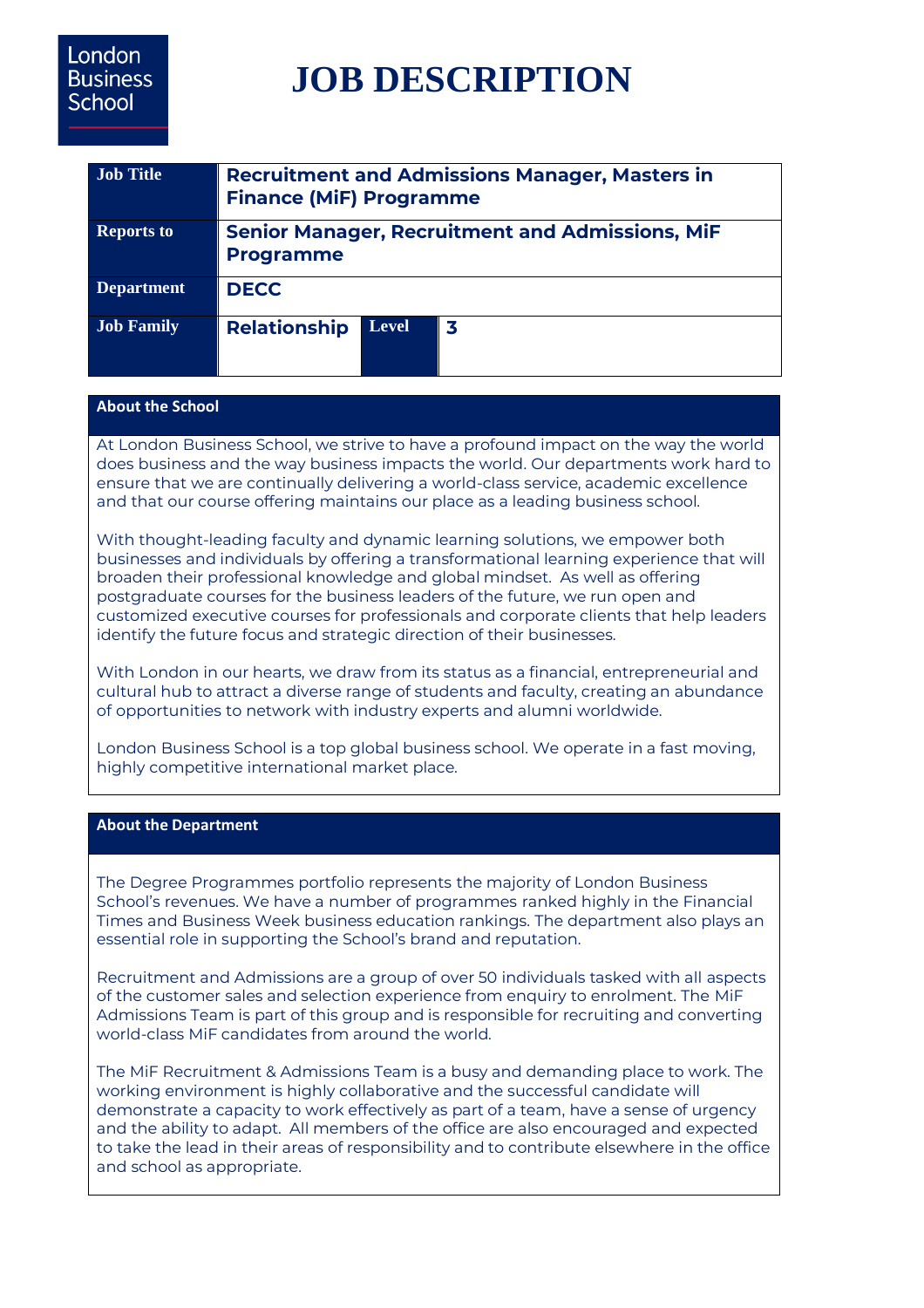The MiF has revenue targets of c£10million per year and recruits c200 students annually, (125+ on the Full-time and 65 on Part-time).

#### **Job Purpose**

The main purpose of the role is to work as part of the full-time MiF Recruitment & Admissions Team selecting the highest quality MiF class from the applicant pool, building relationships with candidates and persuading the very best to join London Business School. We play a key role in promoting the School at events in the UK and internationally. All this is done in the context of stretching revenue and volume targets.

#### **Key Areas of Accountability and Key Performance Indicators (KPIs)**

#### **Key areas of accountability:**

#### **Applications Selection:**

- Read and select MiF applications in line with class targets and School requirements.
- Member of the MiF Admissions Committee making final selection decisions.

#### **Regional Applicant Management:**

- Act as a key liaison for applicants in own region/s to build relationships and promote the School's offerings and our MiF programme.
- Relationship management full customer service to all applicants from specified region/s including advising and guiding candidates through the admission process, positively influencing their views of our Programme and School.
- Arranging interviews for MiF applicants with Alumni in own region/s.
- Developing personalized conversion (yield) plans for offered candidates in own region/s to ensure they accept our offers, including:
	- 1. connecting candidates to Students & Alumni
	- 2. organizing conversion events overseas
- Building and maintaining good working relationships with Students and Alumni to help with admissions and recruitment activities.
- Build and maintain a thorough understanding of London Business School's offerings, with an understanding of what differentiates the School from competitors, for use in the development of relationships with candidates and conversion activities.
- Working with colleagues and the Director of Admissions on scholarship selection and leading the short-listing for application-based scholarships.

#### **Promotional Events**

- Act as an ambassador for London Business School and represent London Business School on campus, in the UK, (presentations and fairs) and occasionally overseas.
- Delivering regular small group advice sessions for candidates (drop-in sessions and information sessions), including tours of the School.
- Taking part in online chats and webinars during the admissions cycle.
- Help to plan and run conversion events on campus (Welcome Weekends, Faculty masterclasses).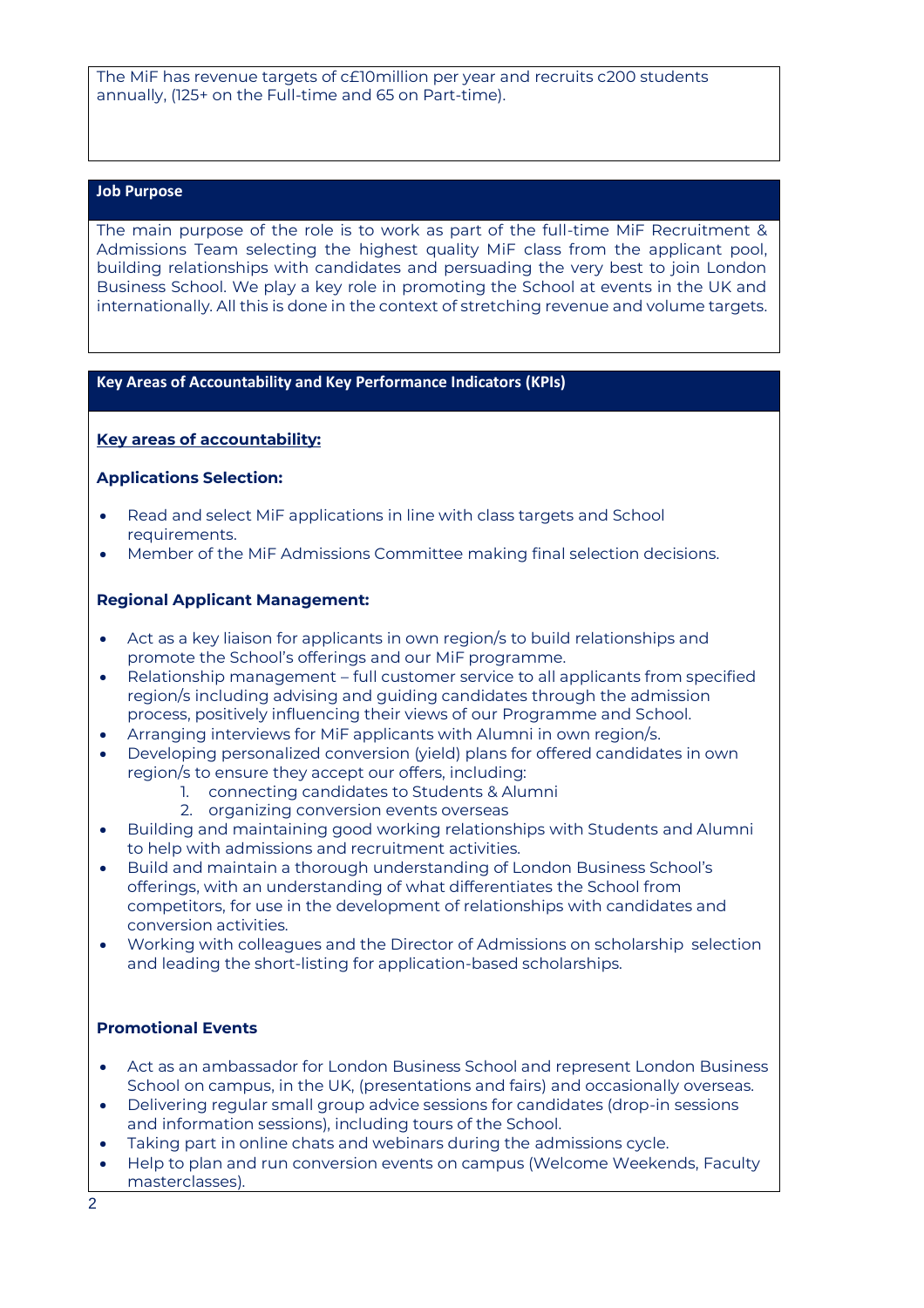# **Communications / Social Media**

- With team support, help create new communication content for applicants Admissions blog – work with students to contribute
- Contribute to content and Admit interaction on our communications platform for admitted candidates ('Meet LBS')

## **Student Ambassadors**

• With colleagues, select and manage student ambassadors and ensure they have maximum impact on student recruitment and conversion.

# **Other Duties**

- Build a strong understanding of the business education market, including competitors of the MiF and other programmes.
- Statistical analysis of the applicant pool to help manage the application pipeline and ensure quality targets are met.
- Proactively review delivery of own areas of responsibility to improve efficiency and effectiveness.
- Work closely with the rest of the team to execute all events to high standards and on budget.
- Collaborate closely with team members and other departments across the School to enable cross department working, sharing of intelligence, and the identification and maximization of current/prospective student/client /stakeholder relationships
- Any other duties as assigned/delegated by Senior Manager, and Recruitment & Admissions Director.

#### **KPIs:**

- Development of strong relationships with current and prospective applicants and admits.
- Delivery of high-quality service in own area of specialism.
- Post-holder actively contributes to the overall objectives of the Recruitment & Admissions Team and has an open co-operative attitude to working with colleagues in the department and elsewhere across the School.
- Application reviewing targets achieved/exceeded.
- Excellent client and stakeholder experience/support.
- Projects delivered on time, on budget and to quality standards and targets.
- Development of relationships within and outside the team, and positive feedback from colleagues.

# **Knowledge, Qualifications and Skills Required**

- Bachelor's degree or equivalent experience.
- Experience in the Higher Education sector, recruitment industry or professional services preferred but not essential.
- An awareness of the business education market and the finance sector desirable but not required.
- Good organizational skills and time management ability.
- IT literate and competent in the use of CRM databases and Excel spreadsheets.
- Excellent communication and presentation skills.
- Excellent stakeholder engagement skills with experience of managing a large range of different stakeholders.
- Experience of applying engagement/sales techniques.